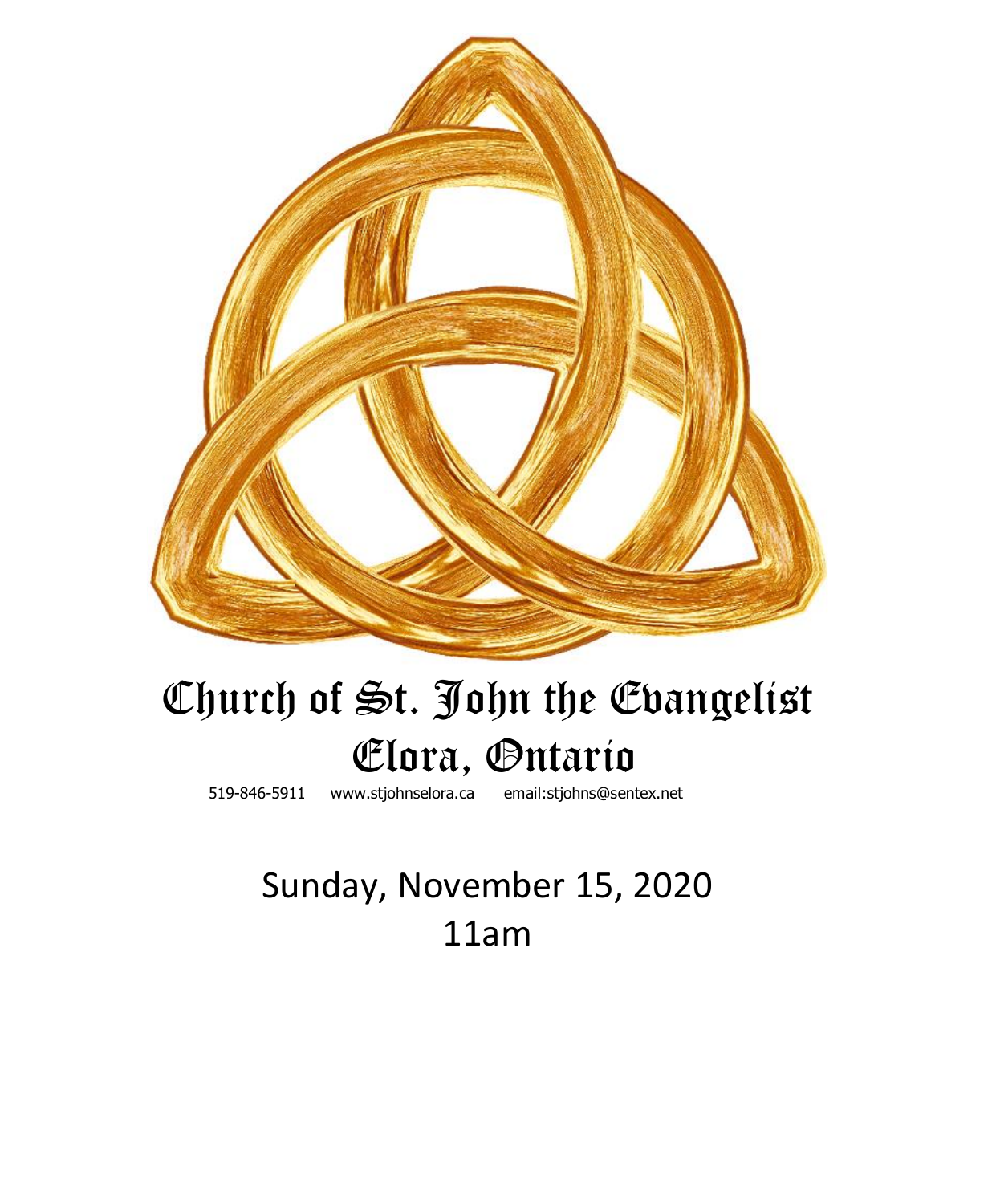### **Trinity XXIII** November 15,2020

### **11:00 am Choral Mattins (BCP)**

### Welcome and Announcements

*Quartet and clergy enter.*

*Stand as you are able.*

O worship the LORD in the beauty of holiness: let the whole earth stand in awe of him. *- Psalm 96. 9.*

Minister: Dearly beloved, the Scripture moveth us in sundry places to acknowledge and confess our manifold sins and wickedness; and that we should not dissemble nor cloke them before the face of Almighty God our heavenly Father; but confess them with an humble, lowly, penitent, and obedient heart; to the end that we may obtain forgiveness of the same, by his infinite goodness and mercy. And although we ought at all times humbly to acknowledge our sins before God; yet ought we most chiefly so to do, when we assemble and meet together to render thanks for the great benefits that we have received at his hands, to set forth his most worthy praise, to hear his most holy Word, and to ask those things which are requisite and necessary, as well for the body as the soul. Wherefore I pray and beseech you, as many as are here present, to accompany me with a pure heart and humble voice unto the throne of the heavenly grace.

*Kneel as you are able.*

- Minister: ALMIGHTY and most merciful Father, All: **We have erred and strayed from thy ways like lost sheep, we have followed too much the devices and desires of our own hearts, we have offended against thy holy laws, we have left undone those things which we ought to have one, and we have done those things which we ought not to have done; and there is no health in us. But thou, O Lord, have mercy upon us, miserable offenders. Spare thou them, O God, which confess their faults. Restore thou them that are penitent; according to thy promises declared unto humankind in Christ Jesu our Lord. And grant, O most merciful Father, for his sake, that we may hereafter live a godly, righteous, and sober life, to the glory of thy holy Name. Amen.**
- Minister: Almighty God, the Father of our Lord Jesus Christ, who desireth not the death of a sinner, but rather that they may turn from their wickedness, and live, hath given power and commandment to his ministers, to declare and pronounce to his people, being penitent, the absolution and remission of their sins. God pardoneth and absolveth all them that truly repent and unfeignedly believe his holy Gospel.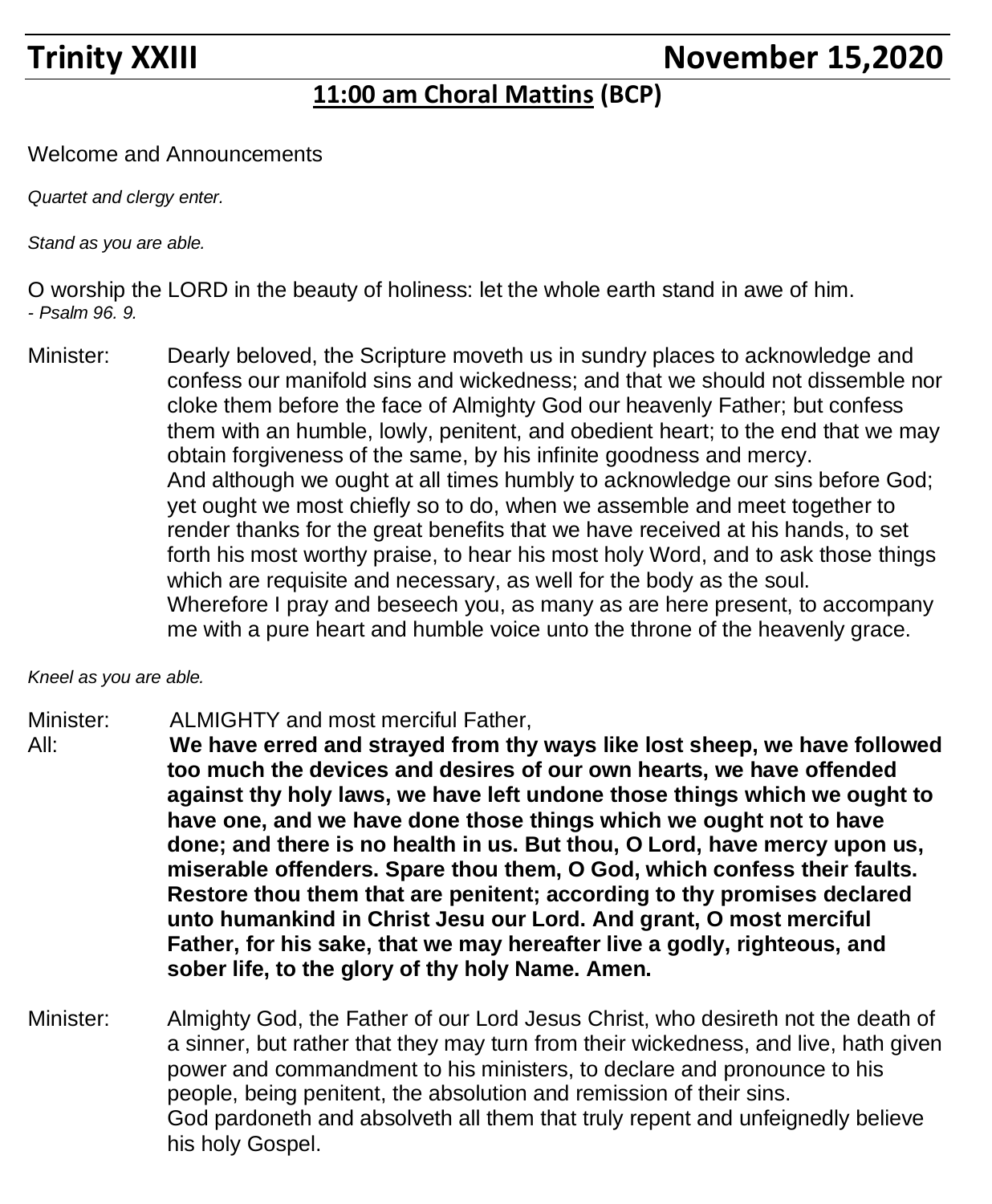Wherefore we beseech him to grant us true repentance and his Holy Spirit, that those things may please him which we do at this present, and that the rest of our life hereafter may be pure and holy; so that at the last we may come to his eternal joy; through Jesus Christ our Lord. **Amen.**

*Responses are said by the congregation.*

- Minister: **O LORD**, open thou our lips;
- People: **And our mouth shall show forth thy praise.**
- Minister: **O God, make speed to save us;**
- People: **O Lord, make haste to help us.**

*Stand as you are able.*

- Minister: Glory be to the Father, and to the Son, and to the Holy Ghost;
- People. **as it was in the beginning, is now, and ever shall be, world without end. Amen.**
- Minister: Praise ye the Lord;
- People: **The Lord's Name be praised.**

*Congregation may be seated.*

Venite, Exultemus Domino - Psalm 95 - Quartet

*Come, let us sing unto the Lord: / let us heartily rejoice in the strength of our salvation. Let us come before his presence with thanksgiving, / and show ourselves glad in him with psalms.*

*For the Lord is a great God, / and a great King above all gods.*

In his hand are all the corners of the earth: / and the strength of the hills is his also.

*The sea is his, and he made it: / and his hands prepared the dry land.*

*O come, let us worship, and fall down, / and kneel before the LORD our Maker.*

For he is the Lord our God; / and we are the people of his pasture, and the sheep of his *hand.*

*Glory be to the Father, and to the Son, / and to the Holy Ghost; As it was in the beginning, is now, and ever shall be, / world without end. Amen.*

### **First Reading: 1 Thessalonians 5.1-11**

Now concerning the times and the seasons, brothers and sisters, you do not need to have anything written to you. For you yourselves know very well that the day of the Lord will come like a thief in the night. When they say, "There is peace and security," then sudden destruction will come upon them, as labour pains come upon a pregnant woman, and there will be no escape! But you, beloved, are not in darkness, for that day to surprise you like a thief; for you are all children of light and children of the day; we are not of the night or of darkness. So then let us not fall asleep as others do, but let us keep awake and be sober; for those who sleep sleep at night, and those who are drunk get drunk at night. But since we belong to the day, let us be sober, and put on the breastplate of faith and love, and for a helmet the hope of salvation. For God has destined us not for wrath but for obtaining salvation through our Lord Jesus Christ, who died for us, so that whether we are awake or asleep we may live with him. Therefore encourage one another and build up each other, as indeed you are doing.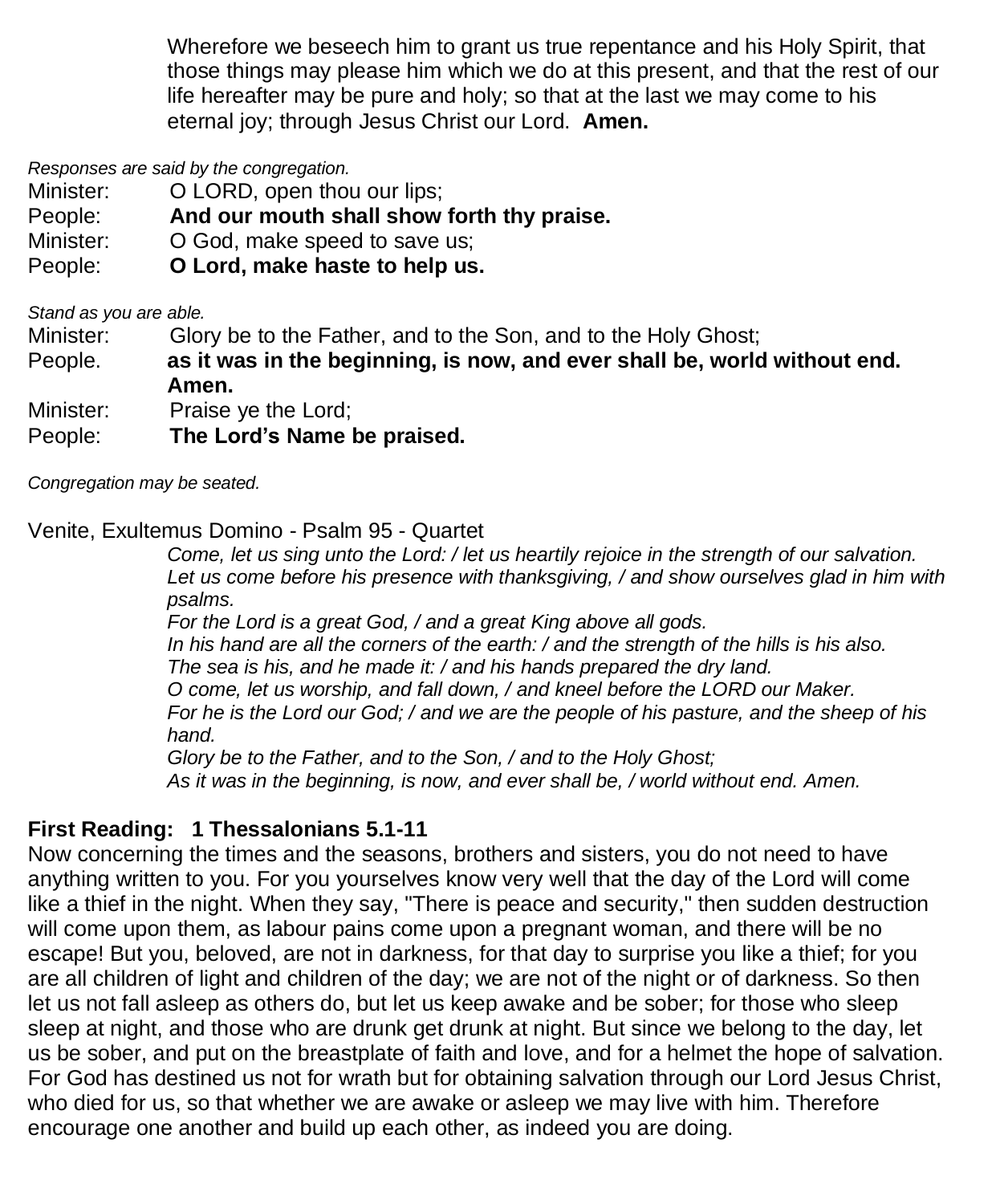### **Psalm 123**

*(said responsively)*

*Unto thee lift I up mine eyes,/ O thou that dwellest in the heavens. Behold, even as the eyes of servants look unto the hand of their masters,/ and as the eyes of a maiden unto the hand of her mistress, Even so our eyes wait upon the Lord our God,/ until he have mercy upon us. Have mercy upon us, O Lord, have mercy upon us;/ for we are utterly despised. Our soul is filled with the scornful reproof of the wealthy,/ and with the despitefulness of the proud.*

### **Second Reading: Matthew 25.14-30**

Jesus said, "For it is as if a man, going on a journey, summoned his slaves and entrusted his property to them; to one he gave five talents, to another two, to another one, to each according to his ability. Then he went away. The one who had received the five talents went off at once and traded with them, and made five more talents. In the same way, the one who had the two talents made two more talents. But the one who had received the one talent went off and dug a hole in the ground and hid his master's money. After a long time the master of those slaves came and settled accounts with them. Then the one who had received the five talents came forward, bringing five more talents, saying, 'Master, you handed over to me five talents; see, I have made five more talents.' His master said to him, 'Well done, good and trustworthy slave; you have been trustworthy in a few things, I will put you in charge of many things; enter into the joy of your master.' And the one with the two talents also came forward, saying, 'Master, you handed over to me two talents; see, I have made two more talents.' His master said to him, 'Well done, good and trustworthy slave; you have been trustworthy in a few things, I will put you in charge of many things; enter into the joy of your master.' Then the one who had received the one talent also came forward, saying, 'Master, I knew that you were a harsh man, reaping where you did not sow, and gathering where you did not scatter seed; so I was afraid, and I went and hid your talent in the ground. Here you have what is yours.' But his master replied, 'You wicked and lazy slave! You knew, did you, that I reap where I did not sow, and gather where I did not scatter? Then you ought to have invested my money with the bankers, and on my return I would have received what was my own with interest. So take the talent from him, and give it to the one with the ten talents. For to all those who have, more will be given, and they will have an abundance; but from those who have nothing, even what they have will be taken away. As for this worthless slave, throw him into the outer darkness, where there will be weeping and gnashing of teeth.'"

### **Jubilate - Psalm 100 - Quartet**

*his people, and the sheep of his pasture.*

*Be joyful in the Lord, all ye lands: / serve the LORD with gladness, and come before his presence with a song.* Be ye sure that the Lord he is God; / he that hath made us, and not we ourselves; we are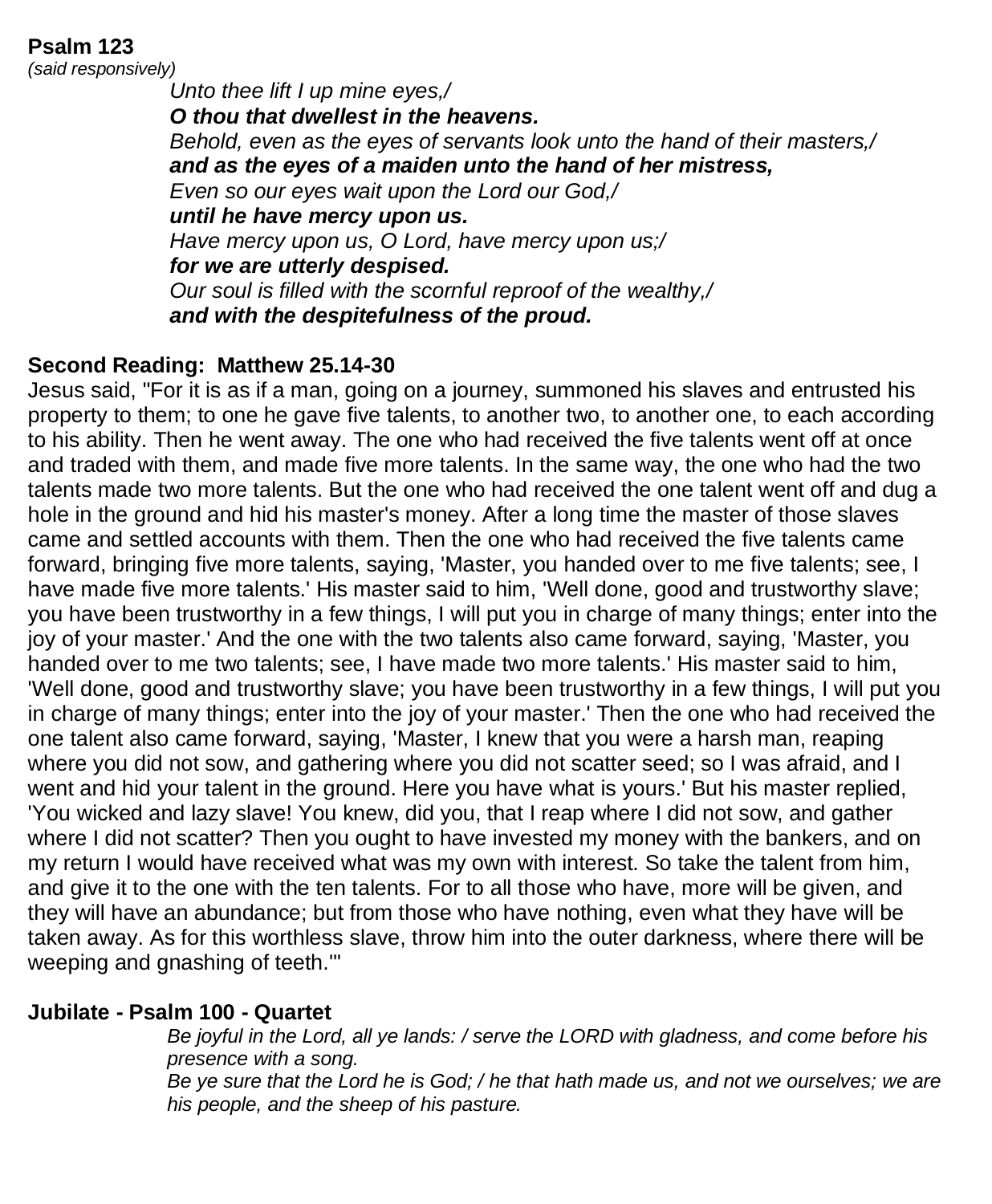*O go your way into his gates with thanksgiving, and into his courts with praise; / be thankful unto him, and speak good of his Name.*

*For the LORD is gracious, his mercy is everlasting; / and his truth endureth from generation to generation.*

*Glory be to the Father, and to the Son, / and to the Holy Ghost; As it was in the beginning, is now, and ever shall be, / world without end. Amen.*

*Stand as you are able.*

Minister: I believe in God

All: **the Father Almighty, maker of heaven and earth: and in Jesus Christ his only Son our Lord, who was conceived by the Holy Ghost, born of the Virgin Mary, suffered under Pontius Pilate, was crucified, dead, and buried: He descended into hell; the third day he rose again from the dead; He ascended into heaven, and sitteth on the right hand of God the Father Almighty; from thence he shall come to judge the quick and the dead. I believe in the Holy Ghost; the holy Catholic Church; the communion of saints; the forgiveness of sins; the resurrection of the body, and the life everlasting. Amen.**

*Responses are said by the congregation.*

- Minister: The Lord be with you;
- People: **And with thy spirit.**
- Minister. Let us pray.

*Kneel as you are able.*

- Minister: Lord, have mercy upon us.
- People: **Christ, have mercy upon us.**

Minister: Lord, have mercy upon us.

- All: OUR Father **who art in heaven, hallowed be thy Name, thy kingdom come, thy will be done, on earth as it is in heaven. Give us this day our daily bread; and forgive us our trespasses, as we forgive them that trespass against us; and lead us not into temptation, but deliver us from evil. Amen.**
- Minister: O Lord, show thy mercy upon us;
- People: **And grant us thy salvation.**
- Minister: O Lord, save the Queen;
- People: **And mercifully hear us when we call upon thee.**
- Minister: Endue thy Ministers with righteousness;
- People: **And make thy chosen people joyful.**
- Minister: O Lord, save thy people;
- People: **And bless thine inheritance.**
- Minister: Give peace in our time, O Lord;
- People: **And evermore mightily defend us.**
- Minister: O God, make clean our hearts within us;
- People: **And take not thy Holy Spirit from us.**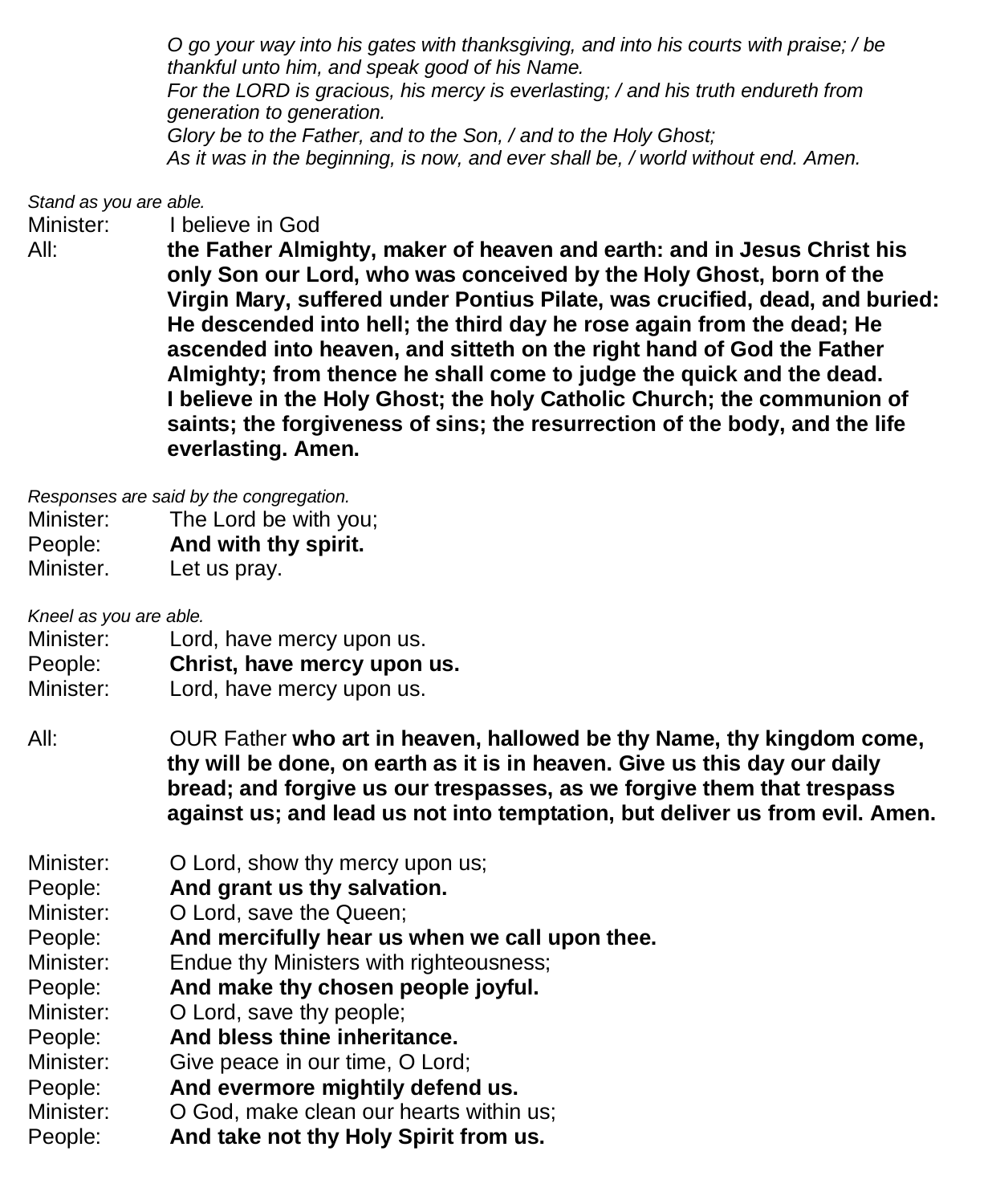### Collect of the Day

Almighty and everlasting God, give unto us the increase of faith, hope, and charity; and, that we may obtain that which thou dost promise, make us to love that which thou dost command; through Jesus Christ our Lord, who liveth and reigneth with thee and the Holy Spirit, one God, for ever and ever. **Amen.**

### The Second Collect, for Peace.

O God, who art the author of peace and lover of concord, in knowledge of whom standeth our eternal life, whose service is perfect freedom: Defend us thy humble servants in all assaults of our enemies; that we, surely trusting in thy defence, may not fear the power of any adversaries; through the might of Jesus Christ our Lord. **Amen.**

### The Third Collect, for Grace.

O LORD our heavenly Father, Almighty and everlasting God, who hast safely brought us to the beginning of this day: Defend us in the same with thy mighty power; and grant that this day we fall into no sin, neither run into any kind of danger; but that all our doings may be ordered by thy governance, to do always that is righteous in thy sight; through Jesus Christ our Lord. **Amen.**

*Congregation may be seated.*

- Hymn sung by Quartet Dear Lord and Father of Mankind
- Sermon Rev'd Judy Steers
- Anthem *Verleih uns Frieden* Mendelssohn **Mendelssohn**

 *Grant us Thy peace, Almighty Lord O Source of ev'ry blessing! We cannot keep Thy saving Word Unless Thy peace possessing. Thy peace O give By which we live.*

Closing Prayers for the church, the community, and the world. *Kneel as you are able.*

A Prayer of Saint Chrysostom.

ALMIGHTY God, who hast given us grace at this time with one accord to make our common supplications unto thee; and dost promise that when two or three are gathered together in thy Name thou wilt grant their requests: Fulfil now, O Lord, the desires and petitions of thy servants, as may be most expedient for them; granting us in this world knowledge of thy truth, and in the world to come life everlasting. **Amen.**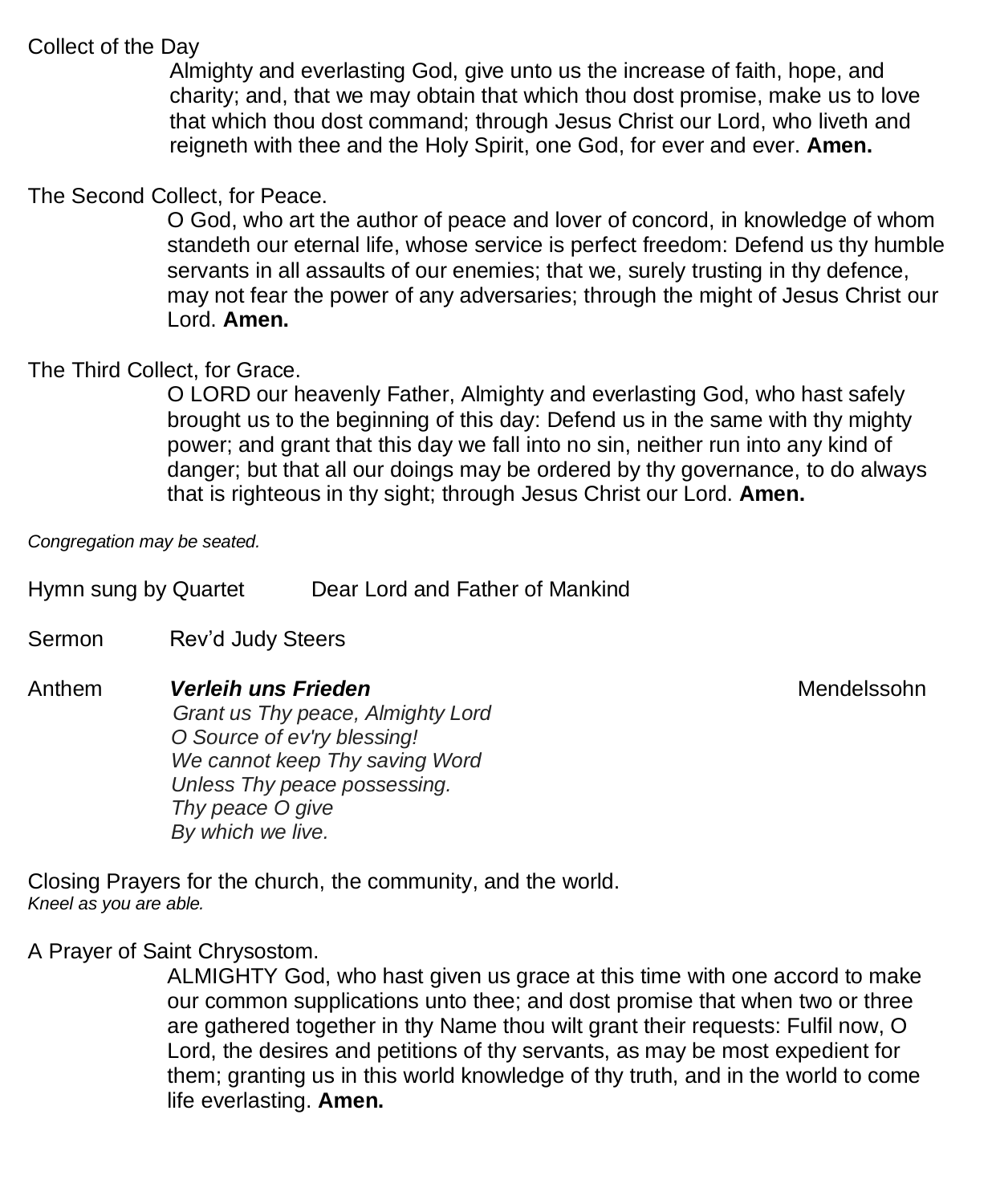All: **May the grace of our Lord Jesus Christ, and the love of God, and the fellowship of the Holy Spirit, be with us all evermore. Amen.**

Postlude *Rigaudon* Andre Campra **Andre Campra** Andre Campra

Flowers are given to the glory of God and in loving memory of Ken Coultes, the gift of his wife, Linda

If you would like flowers in memory of loved ones or to celebrate an occasion please contact Elaine Dightam at elaine.dightam@gmail.com

| Sidespeople       | Ian Rice, Patricia Reimer, David Campbell                |
|-------------------|----------------------------------------------------------|
| Readers           | Chris Rynberk, Bob Cooper                                |
| Quartet           | Dayna Lamothe, Heather Fleming, Jerome Chang, Matt Oxley |
| Video Technicians | Rod Murray, Steve Hornett                                |

*We ask that you remain in your seats and wait*

*for a Sidesperson to signal to you that is safe to exit the building. In order to maintain safe physical distance it is important to follow the direction of the Sidesperson. Please exit the building through the south door on Henderson Street (accessible doors).*

### **ANOUNCEMENTS NOVEMBER 15, 2020**

### **Attending In-Person**

Every Friday afternoon the Reopening Team meets to review the past Sunday, suggest any changes to help us gather safely, and prepare for the next Sunday. If you register EARLY in the week, that helps in our planning for Sunday. You can register online before Friday; or by telephone before Wednesday.

### **Coffee Time**

You are invited to join in the Coffee Hour today at 1:30 on Zoom. Please ask one of the clergy for the link.

### **Today's Service**

Today's 11am service is livestreamed to the St. John's Elora YouTube Channel and posted on Facebook. The Order of Service, the full text of the Sermon, and a link to the video are posted on our website under "Current Sunday Service."

#### **St. John's Liturgy Online**

Look for a mid week liturgy every Wednesday, alternating between Morning and Evening Prayer, and a selection of liturgical or sacred music called *"Choral Thursday"* prepared by John, Jurgen, and the members of the Parish Choir every Thursday. It is posted on the St. John's Elora YouTube and Facebook page.